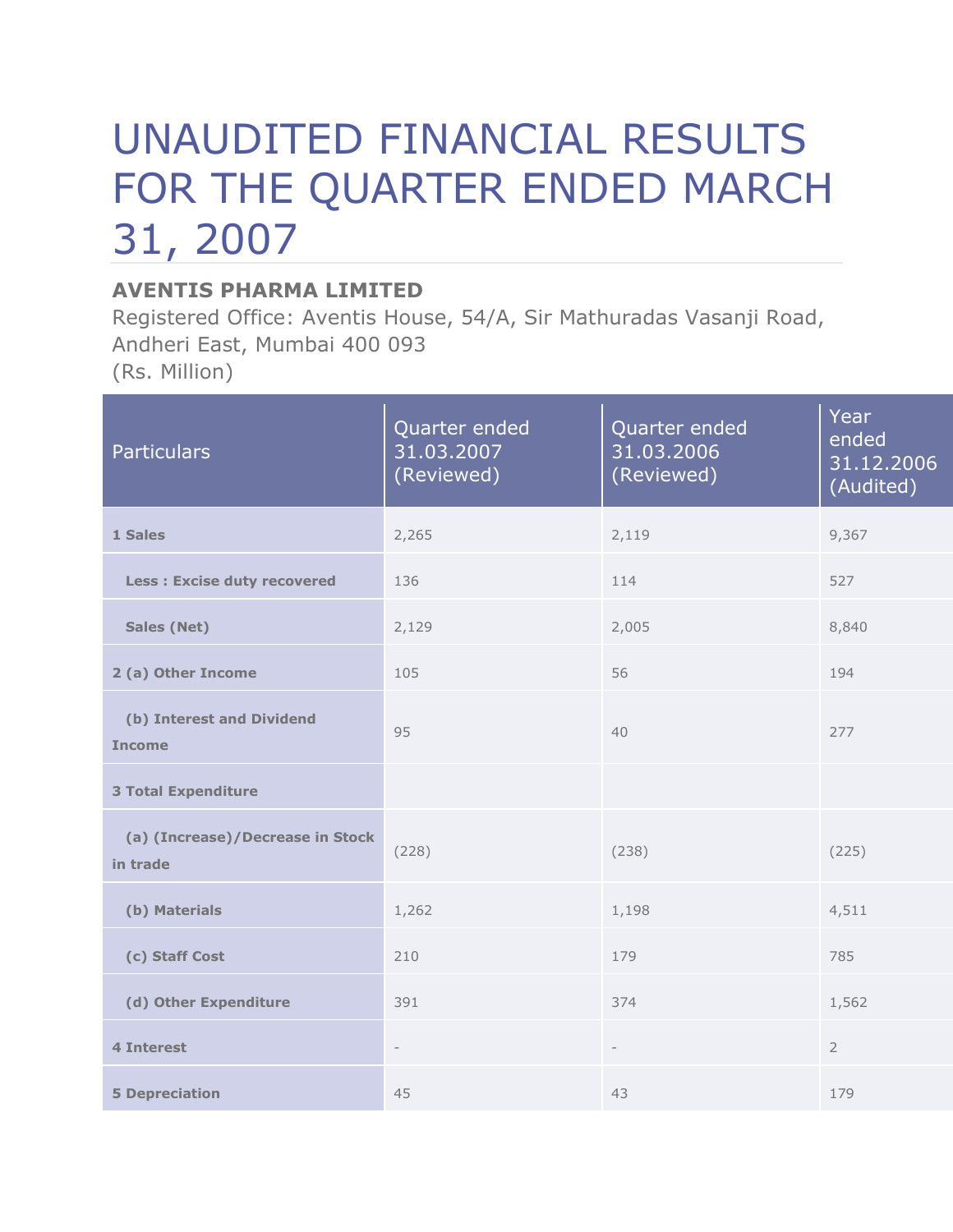| <b>Particulars</b>                                          | Quarter ended<br>31.03.2007<br>(Reviewed) | Quarter ended<br>31.03.2006<br>(Reviewed) | Year<br>ended<br>31.12.2006<br>(Audited) |
|-------------------------------------------------------------|-------------------------------------------|-------------------------------------------|------------------------------------------|
| <b>6 Profit Before Tax</b>                                  | 649                                       | 545                                       | 2,497                                    |
| <b>7 Provision for Taxation</b>                             |                                           |                                           |                                          |
| - Current                                                   | 190                                       | 180                                       | 838                                      |
| - Deferred                                                  | 17                                        | (12)                                      | (74)                                     |
| - Fringe benefit tax                                        | $\overline{9}$                            | 8                                         | 40                                       |
| <b>8 Net Profit</b>                                         | 433                                       | 369                                       | 1,693                                    |
| 9 Paid-up Equity Capital<br>(Face Value Rs. 10 per Share)   | 230                                       | 230                                       | 230                                      |
| <b>10 Reserves excluding Revaluation</b><br><b>Reserves</b> | $\overline{\phantom{a}}$                  | $\overline{\phantom{m}}$                  | 5,656                                    |
| 11 Earnings per Share (Rs.) (not<br>annualised)             | 18,83                                     | 16,04                                     | 73,51                                    |
| 12 Aggregate of Non- Promoter<br><b>Shareholding</b>        |                                           |                                           |                                          |
| - Number of Shares                                          | 9,120,955                                 | 9,125,820                                 | 9,120,955                                |
| - Percentage of Shareholding                                | 39.60                                     | 39.62                                     | 39.60                                    |

## **Notes:**

- The above Results were approved by the Board of Directors of the Company at its Meeting held on April 16, 2007.
- The break up of Net Sales is as follows:

|                       | Quarter ended<br>March 31, 2007 | Quarter ended<br>March 31, 2006 | Growth % |
|-----------------------|---------------------------------|---------------------------------|----------|
| <b>Domestic Sales</b> | 1,706                           | 1,535                           | $11.1\%$ |